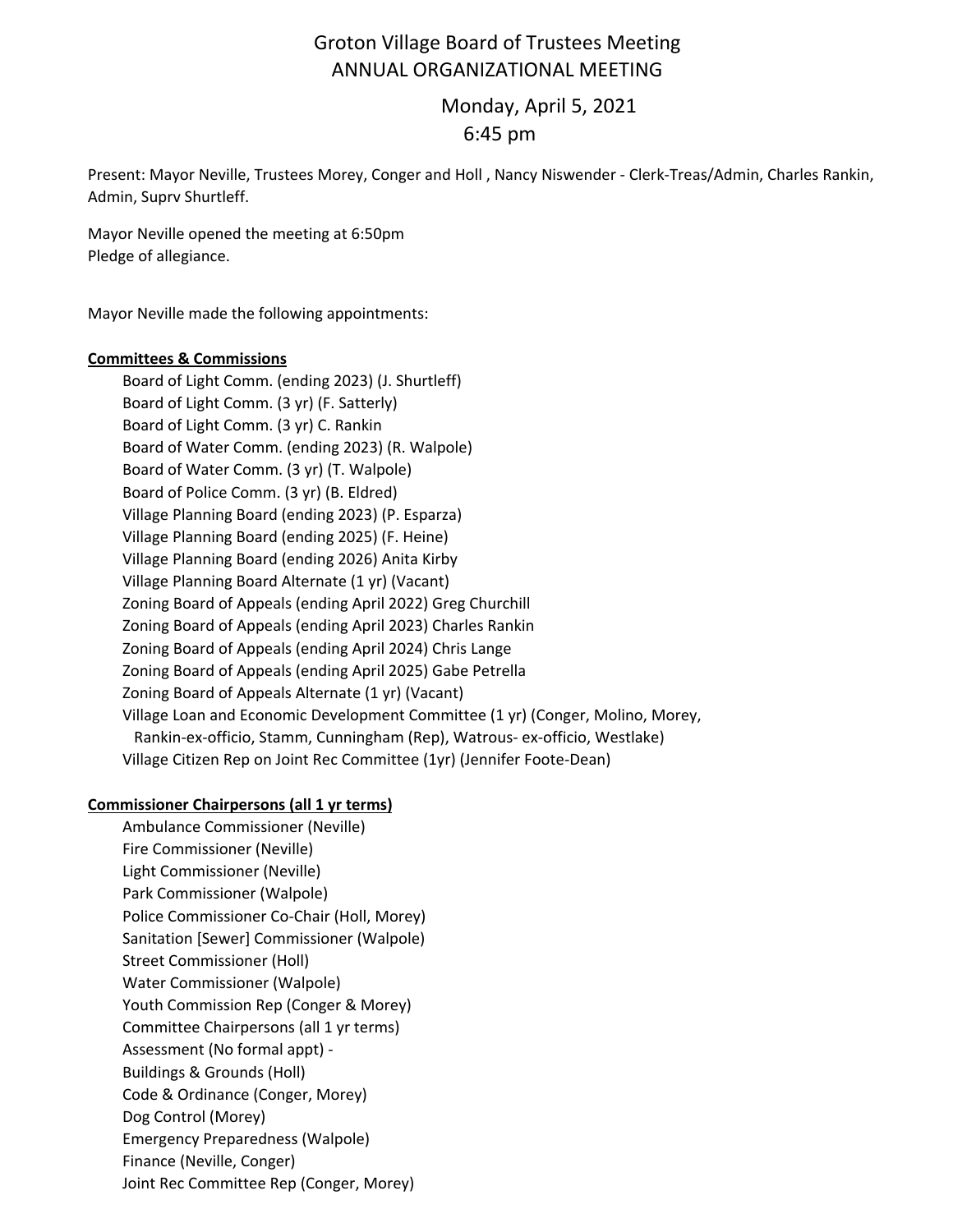Memorial Bells (Conger) Planning Board Rep (Walpole) Sidewalks (Morey) Technology Development (Holl) Timber Harvest (Neville) TV Cable Franchise (Morey) Village Planning Board (Heine) Zoning Board of Appeals(Rankin

### **Other Appointments (all 1 yr except as noted)**

Village Engineer (CT Male Assoc) Village Engineer, Local (T. G. Miller, P. C.) Village Attorney (Peter Grossman (& BGDT)) Village Historian (L. Shurtleff) Village Marriage Officer (L. Shurtleff) Auditors (CDL & M, CPA's‐Insero & Co.)

Trustee Morey made a motion to approve the appointments made by Mayor Neville, seconded by Trustee Holl, all in favor, carried.

Mayor Neville made the following appointments (board approval not required). Budget Officer ‐ Nancy Niswender Alt. Deputy Mayor ‐ Michael Holl Deputy Mayor ‐ Elizabeth Conger

Trustee Holl made a motion that the FIRST NATIONAL BANK OF GROTON be designated the official depository for the official year, seconded by Trustee Conger, all in favor, carried.

Trustee Morey made a motion that the GROTON INDEPENDENT be designated the official Village newspaper for the official year, seconded by Trustee Holl, all in favor, carried.

Trustee Holl made a motion that the third Monday of each month (except January & February, which will be the third Tuesday) be designated as the official meeting night for the Board of Trustees, with meeting time of 6:30pm for audit and 7 pm for regular session, seconded by Trustee Conger, all in favor, carried. The meeting nights will be scheduled as follows:

| Monday, April 19, 2021 | Monday, August 16, 2021    | Monday, December 20, 2021    |
|------------------------|----------------------------|------------------------------|
| Monday, May 17, 2021   | Monday, September 20, 2021 | Tuesday, January 18, 2022 *  |
| Monday, June 21, 2021  | Monday, October 18, 2021   | Tuesday, February 22, 2022 * |
| Monday, July 19, 2021  | Monday, November 15, 2021  | Monday, March 21, 2022       |